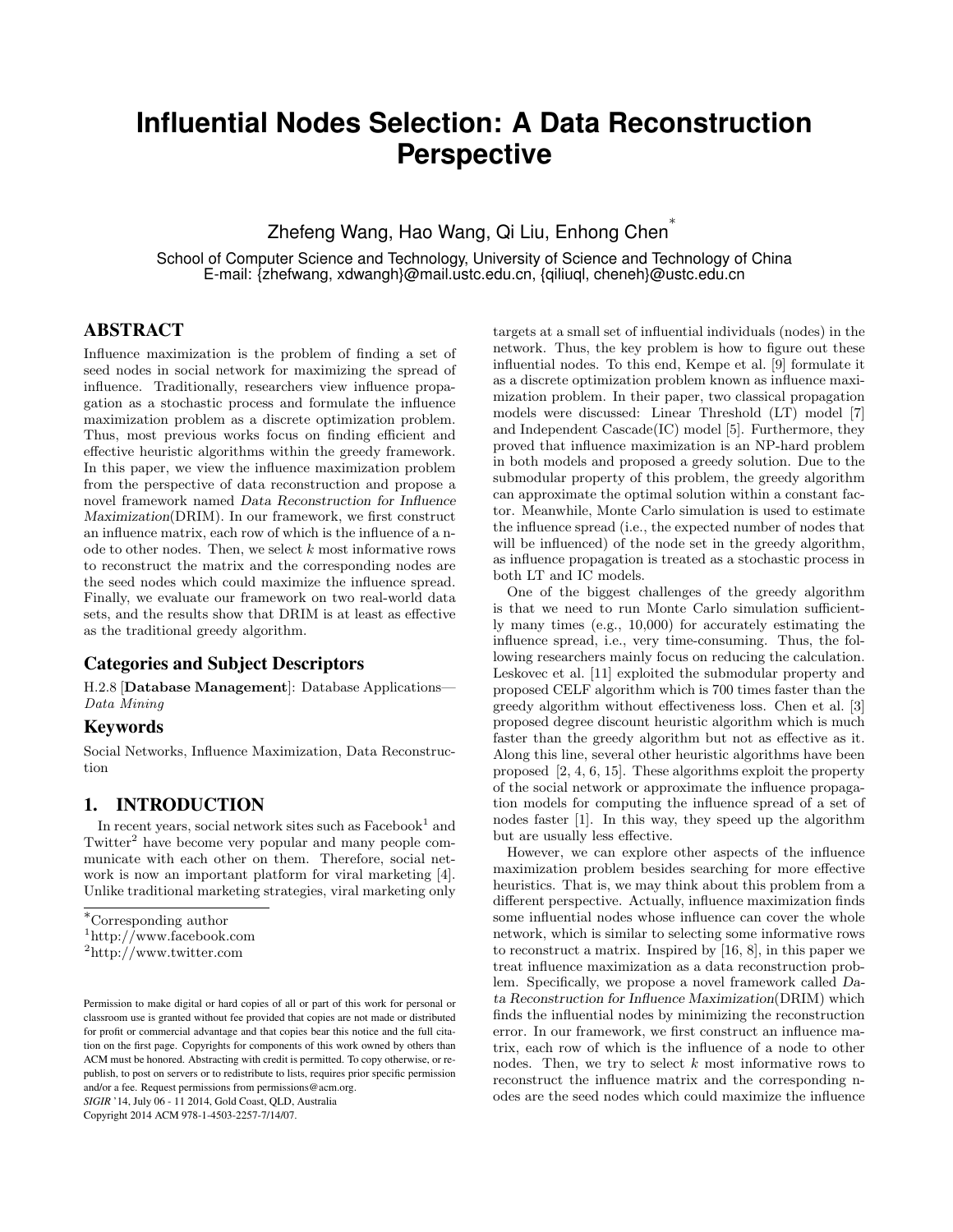spread. We verify our framework on two real-world data sets, and the experimental results show that DRIM is at least as effective as the greedy algorithm. Our contributions can be summarized as follows:

- We view the influence maximization problem from the perspective of data reconstruction and propose a novel framework named DRIM to solve it.
- *•* We evaluate the proposed framework on two real-world data sets. Experimental results show that DRIM is at least as effective as the traditional greedy algorithm.

## 2. FINDING INFLUENTIAL NODES

In this section, we propose a new framework to solve the influence maximization problem from the perspective of data reconstruction. We first review the definition of influence maximization problem, and then describe the proposed framework in detail.

Let  $G = (V, E, T)$  represent a social network, where V is the node set and *E* is the edge set. If there is an edge from node *i* to node *j* in  $E$ ,  $t_{i,j}$  in influence propagation matrix  $T = [t_{i,j}]_{n*n}$  is the influence transmission probability from *i* to *j*. According to the definition of Kempe et al. [9], influence maximization problem is a discrete optimization problem: given a social network, and a number *k*, find *k* nodes, called the seed set, such that by activating them, the expected number of final activated nodes is maximized. Different from traditional methods, we find the influential seed nodes from the perspective of data reconstruction. The proposed framework contains two steps:

- 1. Construct an influence matrix  $X \in R^{N \times N}$ , where  $\mathbf{x_i} \in$  $R^{1 \times N}$  indicates the influence of node *i*.
- 2. Select *k* most informative rows from the matrix *X* to reconstruct it, and we can find the influential seed nodes simultaneously.

## 2.1 Constructing Influence Matrix

There are a few ways to construct the influence matrix. However, in IC and LT model, we have to use Monte Carlo simulation to estimate the influence spread which is very time-consuming. Thus we turn to the linear model proposed by Xiang et al. [14]. In their model, we can get a closed-form solution of the influence of a single node or a set of nodes. Specifically, the influence from *i* to *j*,  $f_{i\rightarrow j}$ , is defined as :

$$
f_{i \to j} = \alpha_i, \quad \alpha_i > 0, \quad \text{for } j = i
$$
\n
$$
f_{i \to j} = \frac{1}{1 + \lambda_j} \sum_{k \in N_j} t_{kj} f_{i \to k}, \quad \text{for } j \neq i
$$

where  $N_j = \{j_1, j_2, \ldots, j_m\}$  is *j*'s neighborhood node set,  $\alpha_j$ and  $\lambda_j$  are two parameters of the model<sup>3</sup>.

According to the solution given by Xiang et al. [14], we can obtain the influence vector  $\mathbf{f_i} = [f_{i \to 1}, f_{i \to 2}, ... f_{i \to n}]'$  of node *i* by solving the linear system  $P^{-1}P_{i} = e_i$ , where  $P = (I + \lambda I - T')^{-1}$ . And  $f_i$  is exactly the *i*-th row of the influence matrix *X*.

#### 2.2 Finding Influential Nodes

Given influence matrix, we can find influential nodes with data reconstruction method. Since each row of the influence matrix is the influence of a node to other nodes, finding informative rows to reconstruct the influence matrix essentially means finding influential nodes whose influence can cover the whole network. Specifically, we try to select *k* most informative rows to reconstruct the influence matrix and the corresponding nodes are the seed nodes. Inspired by [16, 8], we formulate this problem as follows:

$$
\min_{A,\beta} \quad J(A,\beta) = \sum_{i=1}^{N} \left\{ ||\mathbf{x}_i - X^T \mathbf{a}_i||^2 + \sum_{j=1}^{N} \frac{a_{i,j}^2}{\beta_j} \right\} + \gamma |\beta|_1
$$

$$
s.t. \quad a_{i,j} \ge 0 \quad \beta_j \ge 0 \quad and \quad \mathbf{a_i} \in R^n \quad i = 1...n, \quad j = 1...n
$$
\n
$$
(1)
$$

where  $A^T = [\mathbf{a_1}, \dots \mathbf{a_n}]$ .  $\boldsymbol{\beta} = [\beta_1, \dots, \beta_n]^T$  is an auxiliary variable to control nodes selection. We impose  $l_1$  norm [13] on  $\beta$  to induce sparsity. If  $\beta_i = 0$ , the *j*-th column must be 0 which means the *j*-th node is not selected.

We'd like to give more implication about the nonnegative constraints [10] used in Eq. (1). Since one's influence will not fade with the existence of others, which shares a similar assumption with IC model, the nonnegative constraints used here can make the result more interpretable. That is, it allows only additive, not subtractive, combination of the nodes' influence vectors.

By fixing **ai**'s and setting the derivative of *J* with respect to *β* to be zero, we can obtain the closed-form solution of *β*:

$$
\beta_j = \sqrt{\frac{\sum_{i=1}^{N} a_{i,j}^2}{\gamma}}
$$
\n(2)

By fixing *β*, the remaining problem can be solved by projected gradient descent. The gradient is :

$$
\frac{\partial J(\mathbf{a_i})}{\partial \mathbf{a_i}} = -2X(\mathbf{x_i} - X^T \mathbf{a_i}) + 2diag(\beta)^{-1} \mathbf{a_i} \tag{3}
$$

Thus the update formula is:

$$
\mathbf{a_i} = max(0, \mathbf{a_i} - C \frac{\partial J(\mathbf{a_i})}{\partial \mathbf{a_i}})
$$
(4)

Algorithm 1 gives the details of the procedure.

| <b>Algorithm 1:</b> Influential Nodes Selection             |
|-------------------------------------------------------------|
| <b>Input:</b> seeds number $k$ and the influence matrix $X$ |
| <b>Output:</b> $k$ influential nodes                        |
| initialize A with random numbers                            |
| set $\beta_i = 0, \forall j$                                |
| while <i>not converge</i> do                                |
| update $\beta$ by Eq. (2)                                   |
| while not converge do                                       |
| update A by Eq. $(4)$                                       |
| end                                                         |
| end                                                         |
| <b>return</b> the subscripts of k largest values in $\beta$ |

#### 3. EXPERIMENTS

We provide validation on two real-world data sets. One of them is the Wikipedia who-votes-on-whom network (Wiki-Vote), and the other one is the collaboration network from DBLP. Specifically, we demonstrate that our framework is at least as effective as the greedy algorithm.

<sup>3</sup>Please see [14] for more details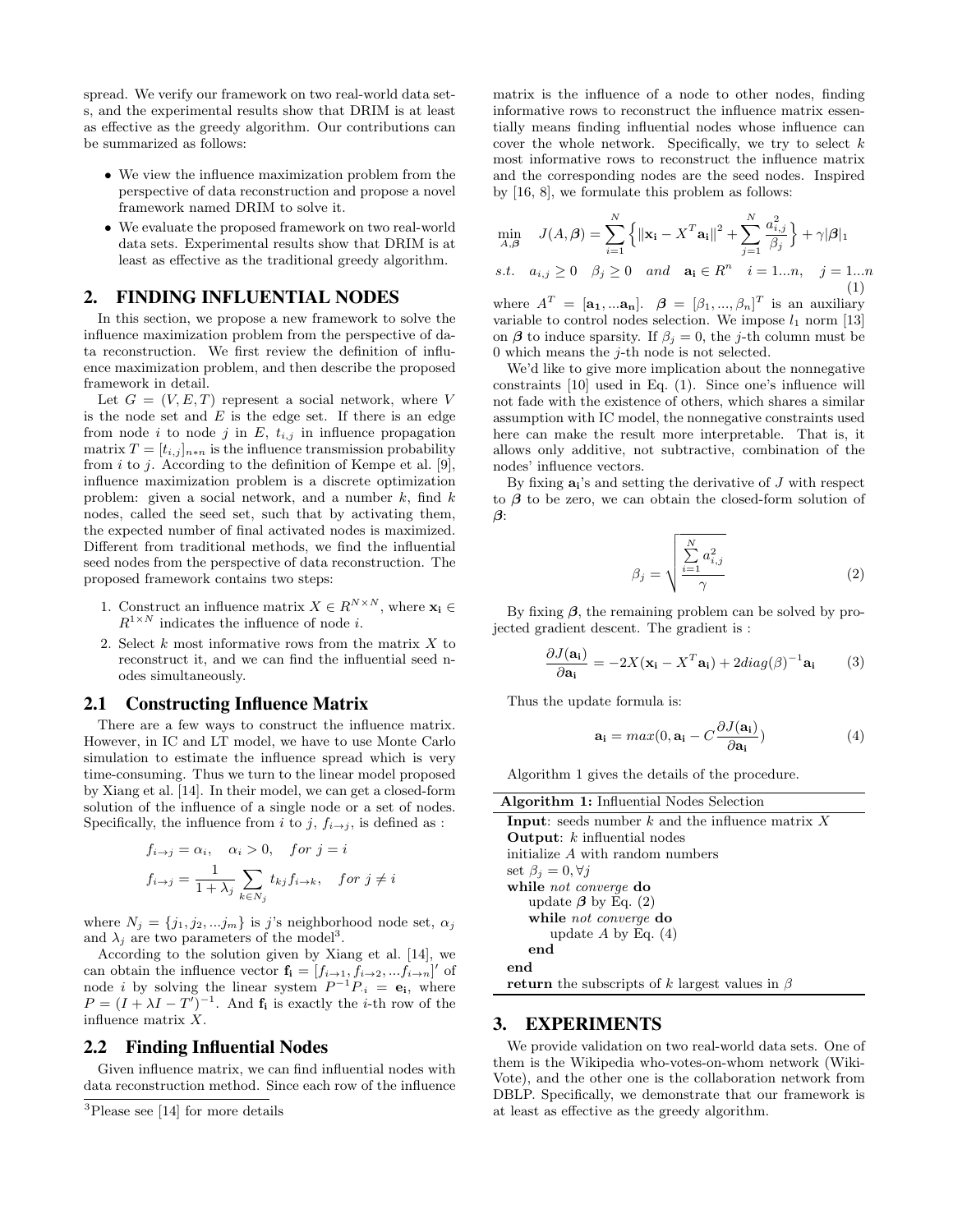**Table 1: Statistics of Data Sets**

| Name      | Nodes  | Edges   |
|-----------|--------|---------|
| Wiki-Vote | 7,115  | 103,689 |
| DBLP-IR   | 8,958  | 27,732  |
| DBLP-ML   | 8,896  | 26,629  |
| DBLP-DM   | 10,347 | 33,466  |

#### 3.1 Experimental Setup

**Data Sets**. The first data set is downloaded from S- $\text{NAP}^4$ . The second data set is downloaded from  $\text{DBLP}^5$ . As for the second data set from DBLP, we focus on three research domains (i.e., three subnetworks), which are "Information Retrieval"(IR), "Data Mining"(DM) and "Machine Learning"(ML). We select the papers that are published before January 2013 from several top-ranked journals and conferences for each domain. The authors of these papers are used as nodes in the collaboration network. When two authors have one co-authored paper, an edge will be added between the corresponding nodes.

The propagation probability of an edge  $(i, j)$  is set to  $\frac{weight(i,j)}{indegree(j)}$ , as widely used in the literature [9, 3, 6, 15]. In order to make the linear system in Section 2.1 converge, we slightly change the probability by multiplying it with a small real number. For the propagation probability in real world is quite small, we set it as 0.1 in our experiment.

In total, we get four social networks. More detailed information is shown in Table 1.

**Parameter Settings**. There are two parameters: *α* and *λ* in linear model. When we compute the influence matrix, we set the same  $\alpha$  value for all nodes. Here, we set the  $\alpha$  to 1, which means that each node has full confidence of itself and the self-influence is 1. As for  $\lambda$ , we choose the same value as [14], which is 0.176. In the data reconstruction step, there is a parameter  $\gamma$  that controls the sparsity of the matrix. We have tried a few values in our experiment and discovered that the algorithm gets its best performance when  $\gamma$  equals to 0.4.

**Baseline Algorithms**. We compare the proposed framework, referred as **DRIM**, with three baseline algorithms on the IC model. The baseline algorithms are as follows:

- *•* **Greedy**: The greedy algorithm is proposed by Kempe et al. [9]. For each candidate seed set S, we run 10,000 times simulations to obtain the influence spread of S.
- *•* **Degree Discount**: Degree Discount algorithm is a heuristic algorithm proposed by Chen et al. [3]. We set parameter p of this algorithm to 0*.*01, the same value used in [3].
- *•* **PageRank**: PageRank [12] is often used in network structure and social influence analysis, e.g., Chen et al. [2] also used it as a baseline algorithm in their paper. We run PageRank (with damping factor  $d = 0.85$ ) in the network, and use the top *k* nodes as the influential seeds.

Given the output of each algorithm, we use it as the initial seeds to compute their influence spread on the IC model. In the computation process, we run 10,000 Monte Carlo simulations to obtain an estimation of the influence spread.

# 3.2 Experimental Results

**Effectiveness validation**. We run tests on four social networks to obtain influence spread results. The seed set size *k* ranges from 1 to 100, and the parameter  $\gamma$  is 0.4. Figure 1 shows the influence spread results on the four social networks. The influence spread results in Figure 1 show that **DRIM** and **Greedy** obviously outperform the **Degree Discount** and **PageRank**. **DRIM** and **Greedy** have a similar effectiveness when the seed size *k* is small. However, when *k* increases, **DRIM** has a bit better performance than **Greedy**. We can discover such a tendency in all four social networks. Actually, Table 2 compares the influence spread results of **DRIM** and **Greedy** when *k* is greater than 80. In Table 2, we use " $+$ " and "-" to denote the wins and losses of **DRIM** compared with **Greedy** respectively. When we pay attention to the nodes these algorithms find, we discover another interesting phenomenon: **DRIM** and **Greedy** find the same top 10 influential nodes on Wiki-Vote data set. As for other social networks, most of the influential nodes that **DRIM** and **Greedy** find are the same, when *k* increases from 10 to 100. Finally, Table 3 shows the high number of the same influential nodes found by **DRIM** and **Greedy**. This phenomenon demonstrates the effectiveness of **DRIM** from another angle.

**Case Study**. We show a case study by illustrating the names of influential seed nodes (*k*=10) in DM domain in Table 4. From Table 4, we can see that the influential authors found by **DRIM** and **Greedy** are quite similar. Because of the lack of ground truth, we refer to top authors list in DM domain provided by Microsoft Academic Search<sup>6</sup>. This list ranks the authors in DM domain according to their field rating. The first four authors found by **DRIM** is exactly the top-4 authors in the list of Microsoft Academic Search. However, the fifth and seventh authors found by **DRIM** are ranked 147 and 466 in the list of Microsoft Academic Search. The remaining four authors are ranked top-100 in the list of Microsoft Academic Search. The influential authors found by **Greedy** have a similar phenomenon. The results show that neither **DRIM** nor **Greedy** simply ranks the influence of a single author. In fact, both algorithms select influential nodes that could maximize the influence spread.

**Table 3: Number of the same nodes found by DRIM and Greedy.**

| k<br>data sets | 10 | 20 | 50 | 100 |
|----------------|----|----|----|-----|
| Wiki-Vote      | 10 | 15 | 41 | 84  |
| DBLP-IR        | 8  | 18 | 35 | 72  |
| DBLP-ML        | 9  | 17 | 38 | 72  |
| DBLP-DM        | 8  |    | 33 | 72  |

#### 4. CONCLUSION AND FUTURE WORK

In this paper, we proposed a novel framework to solve influence maximization problem from the perspective of data reconstruction. The proposed framework first constructs the influence matrix, and then finds the influential seed nodes with data reconstruction method. The experimental results show that the proposed framework is at least as effective as the traditional greedy algorithm and outperforms other heuristic algorithms.

<sup>4</sup>http://snap.stanford.edu

<sup>5</sup>http://dblp.uni-trier.de/xml/

<sup>6</sup>http://academic.research.microsoft.com